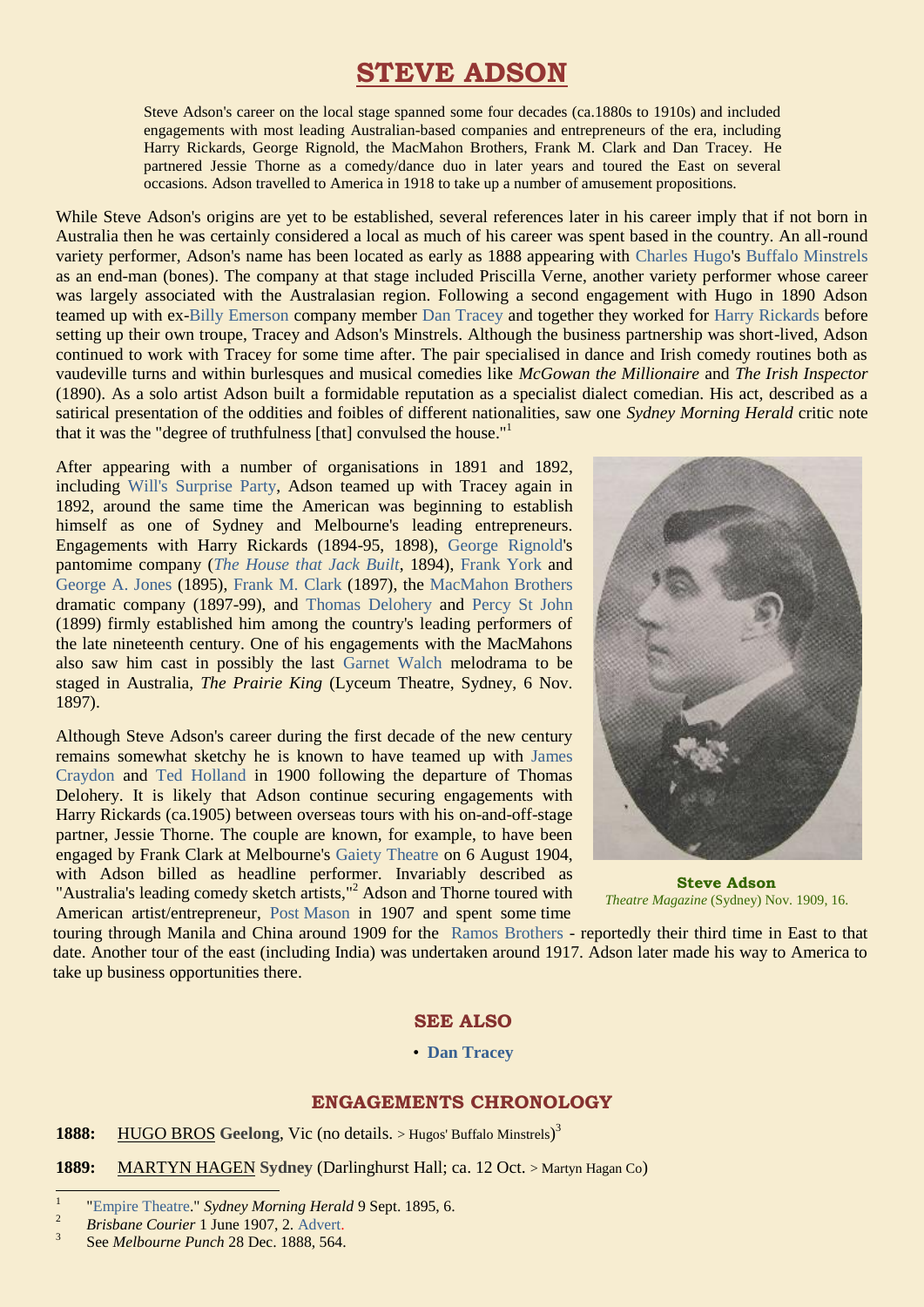- **1890:** HUGO BROS (Haymarket Palace of Varieties; ca. 15 Mar. > Hugos' Buffalo Minstrels) ► DAN TRACEY & HARRY RICKARDS **Sydney** (School of Arts; ca. 13 Sept.) ► DAN TRACEY & STEVE ADSON **Sydney** (School of Arts; ca. 20 Dec. >Adson & Tracey Minstrels)
- **1891:** WILLIAM LARMOUR **Sydney** (Coogee Palace Aquarium; ca. Jan.) ► **Sydney** GORDON'S ELITE HARBOUR EXCURSIONS (Sydney Harbour; ca. 28 Mar.)
- **1892:** DAN TRACEY **Melbourne** (Gaiety Theatre; ca. 20 Feb.)
- **1893:** HARRY RICKARDS **Sydney** (Opera House; ca. 4 Feb.) (Tivoli Theatre; ca. 25 Feb.)
- **1894:** GEORGE RIGNOLD **Sydney** (Her Majesty's; ca. 22 Dec.)
- **1895:** HARRY RICKARDS **Sydney** (Tivoli Theatre; ca. 9 Mar.) ► YORK & JONES **Brisbane** (Gaiety Theatre; ca. 13 Apr.) • Queensland (regional tour; ca. Jan/Feb.)<sup>4</sup> • Brisbane (Gaiety Theatre; 11 Apr. - 14 May > Empire Minstrels, return season) • **Sydney** (Empire Theatre; ca. 7-13 Sept.) ► DELOHERY & SPEED **Sydney**  (Empire Theatre; 14 Sept. -)
- **1897:** F.M. CLARK **Brisbane** (Theatre Royal; ca. 5 June > F.M. Clark's All-Star Co)
- **1898:** MACMAHON BROS **Queensland** (regional tour; ca. Feb/Mar. > Dramatic Co) ► HARRY RICKARDS **Perth** (Cremorne Theatre; ca. 9 July) ► ST GEO'S HALL MINSTREL Co **Melbourne** (St George's Hall; ca. 8 Oct.)

**Note**: MacMahon Bros Queensland itinerary incl. Charters Towers (ca. 23 Feb)*.*

- **1899:** MACMAHON BROS **Sydney** (Lyceum Theatre; ca. 25 Feb. > Dramatic Co) ► DELOHERY & ST JOHN **Brisbane** (Theatre Royal; ca. 8 July > Delohery and St John's Elite Co)
- **1900:** HARRY RICKARDS **Adelaide** (Tivoli Theatre; 20 June > Adson, Craydon & Holland; Opening of the theatre)
- **1904:** F.M. CLARK **Melbourne** (Gaiety Theatre; ca. 6 Aug.)
- **1905:** HARRY RICKARDS **Perth** (Theatre Royal; ca. 17 Jan.) **Melbourne** (Opera House; ca. 22 Apr.) **Sydney** (Tivoli Theatre; ca. 17 June) • **Melbourne** (Opera House; ca. 25 Nov.)
- **1906:** TED HOLLAND **Brisbane** (Theatre Royal; ca. Mar. > Adson & Thorne)
- **1907:** POST MASON **Brisbane** (Centennial Hall; 1 June -)

**1908/09:** RAMOS BROS **Manila/China/Hong Ko**ng (no details)<sup>5</sup>

- 1917: Toured India<sup>6</sup>
- 1918: Toured USA<sup>7</sup>

### **ORIGINAL FARCES/SKETCHES**

All details/dates indicate first known staging in Australia.

**1907: The Insurance Office** [sketch] Post Mason (Centennial Hall, Brisbane; 1 June)

# **QUOTATIONS**

- **1888:** Tracey and Adson, song and dance men, with Hugo's Geelong Co, have come off with flying colours. The local press highly praise their efforts (["Theatrical Gossip"](https://trove.nla.gov.au/newspaper/page/20439533) *Melbourne Punch* 28 Dec. 1888, 564).
- **1898:** Mr Adson's popularity is nightly evidenced. Of dialect recitations and gags he has a large fund, and he amused the audiences greatly" (["Cremorne Theatre: Rickards Tivoli Theatre.](https://trove.nla.gov.au/newspaper/article/3215774)" *West Australian* 25 July 1898, 30).
- **1905:** "They Say" :- That Steve Adson at the Tivoli, when singing R.G. Knowles' old song "Faces," should have mentioned his own as being the most wooden on earth (*Theatre Magazine* 15 July 1905, 8).

<sup>-&</sup>lt;br>4 See *Brisbane Courier* 22 Jan. 1895, n. pag.

<sup>5</sup> See *Theatre Magazine* (Sydney) Apr. 1909, 14 and Nov. 1909, 16.

<sup>6</sup> *[Australian Variety](https://ozvta.com/industry-misc-2/2/)* (Sydney) 23 May 1917, n. pag.

<sup>7</sup> *Australian Variety* (Sydney) 25 Jan. 1918, n. pag.